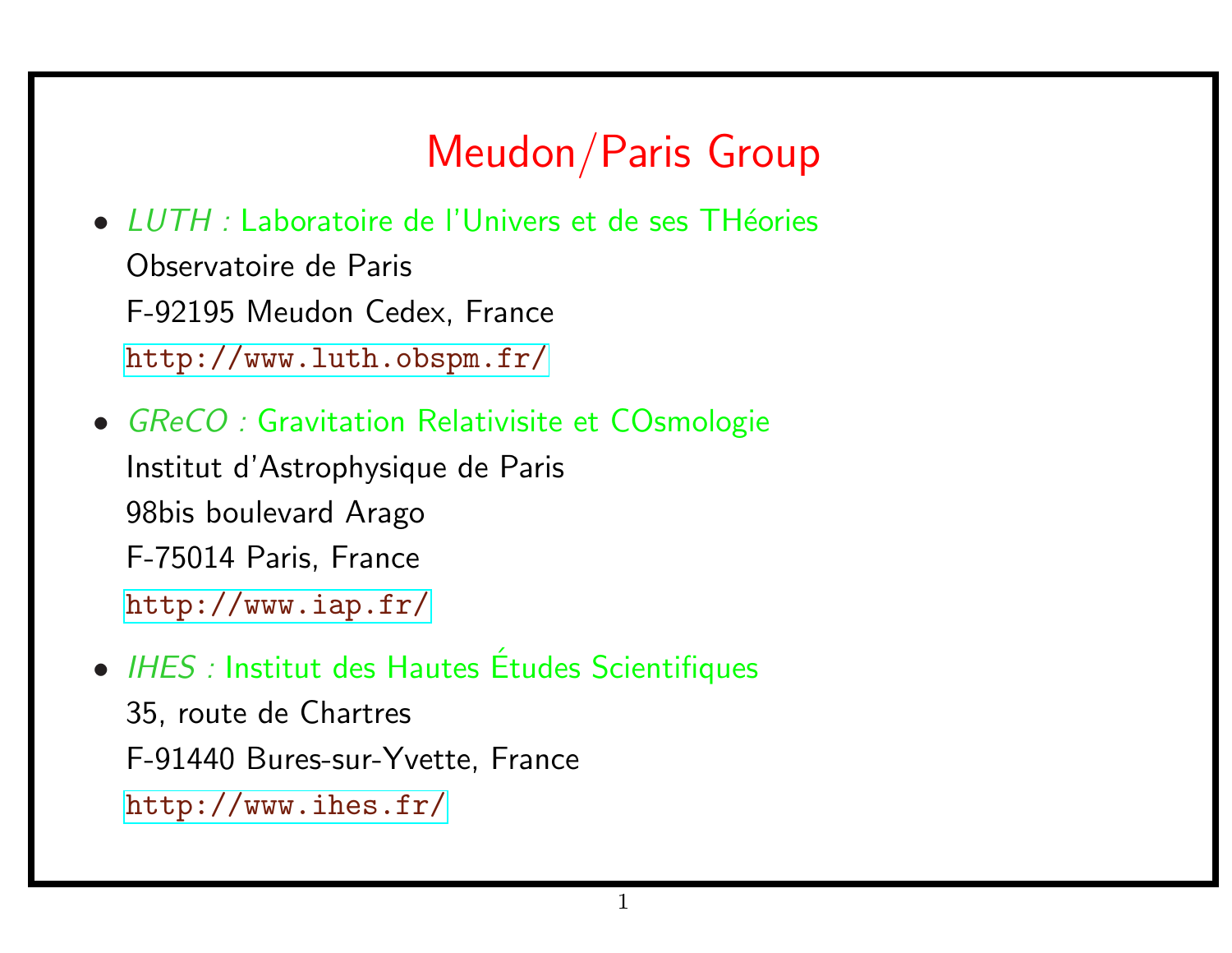# Permanent staff:

- Luc Blanchet (Directeur de Recherche CNRS, GReCO)
- Silvano Bonazzola (Directeur de Recherche CNRS, LUTH)
- Brandon Carter (Directeur de Recherche CNRS, LUTH)
- Thibault Damour (Professeur IHES)
- Gilles Esposito-Farèse (Chargé de Recherche CNRS, GReCO)
- Eric Gourgoulhon (Chargé de Recherche CNRS, LUTH)
- Jérôme Novak (Chargé de Recherche CNRS, LUTH)

# Post-docs:

- Dorota Gondek-Rosińska (EU-Network post-doc, LUTH)
- Christian Klein (Marie Curie post-doc, LUTH)

# Graduate students:

- Nicolas Chamel (LUTH)
- Olivier Poujade (GReCO)
- Loïc Villain (LUTH)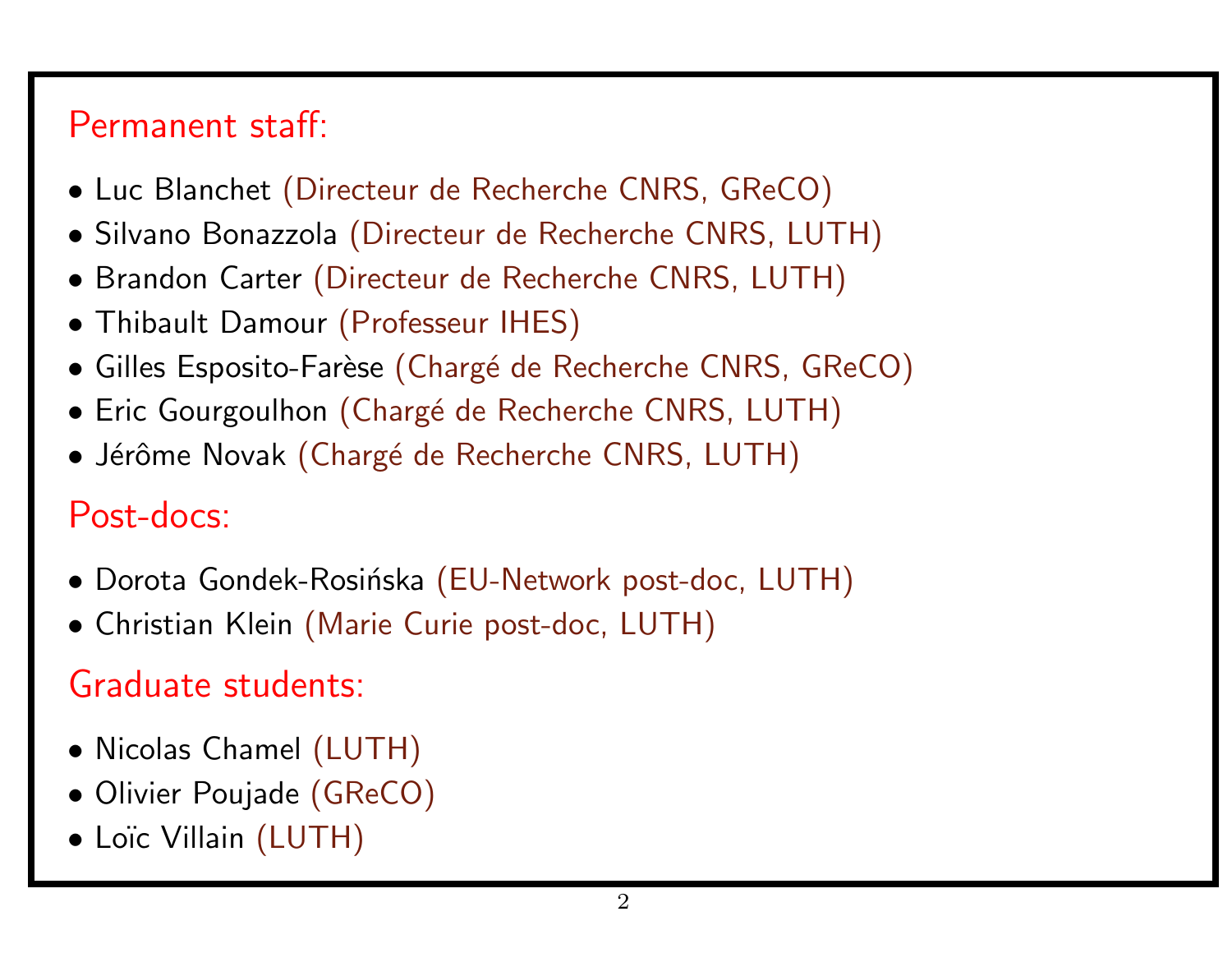### Superfluidity inside neutron stars

Fluid 1 enthalpy

 $x \lceil km \rceil$ 



- Pinning between the solid crust and the vortices
- New mecanism (centrifugal buoyancy) to explain the glitches observed in pulsars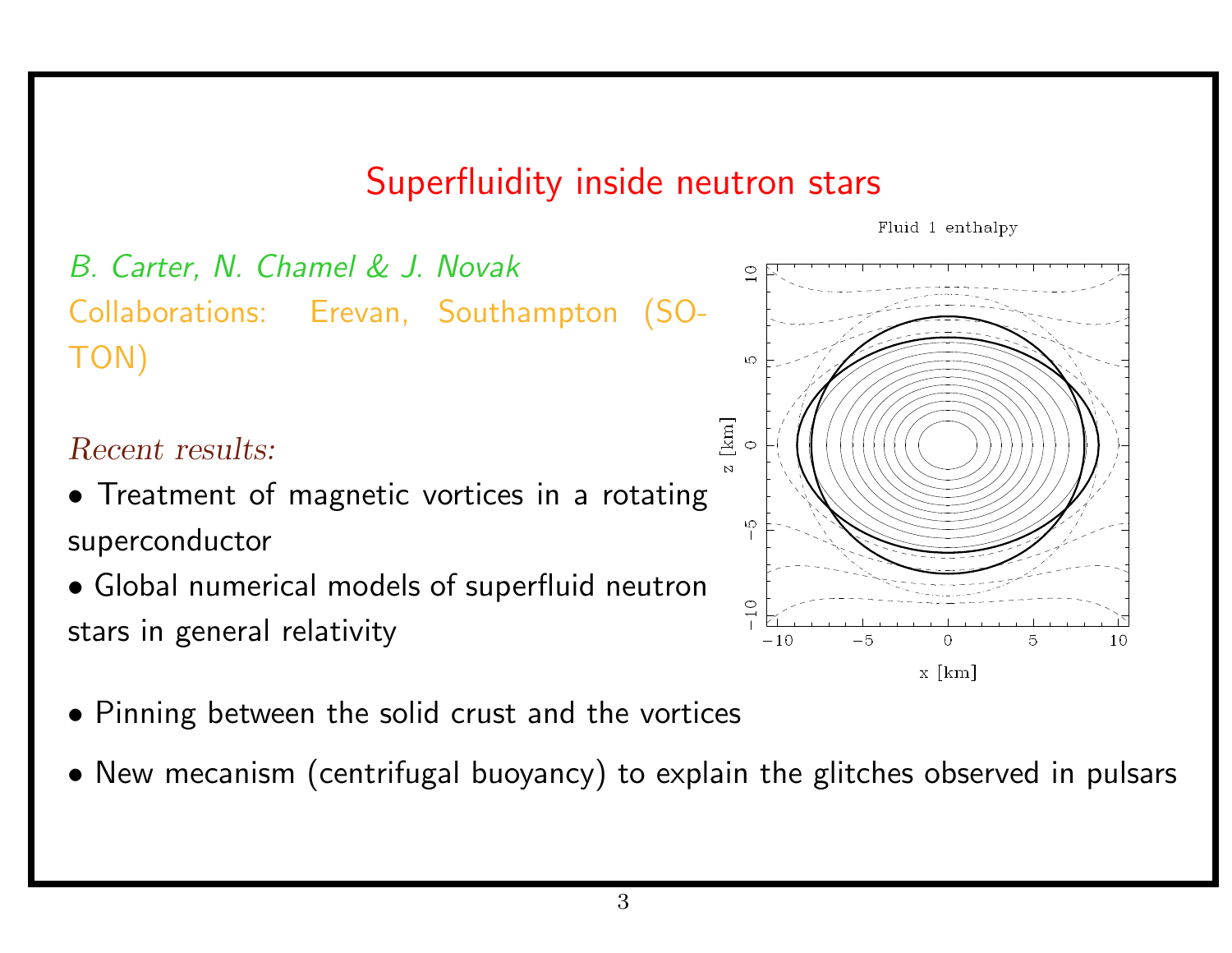### Rapidly rotating strange stars

### D. Gondek-Rosińska & E. Gourgoulhon

Collaborations: Warsaw, Thessaloniki (AUTH)



#### Recent results:

• Constraints on strange quark matter lead by QPO observations in X-ray binaries

• Viscosity-driven bar-mode instability in rapidly rotating strange stars and prospect for gravitational wave detection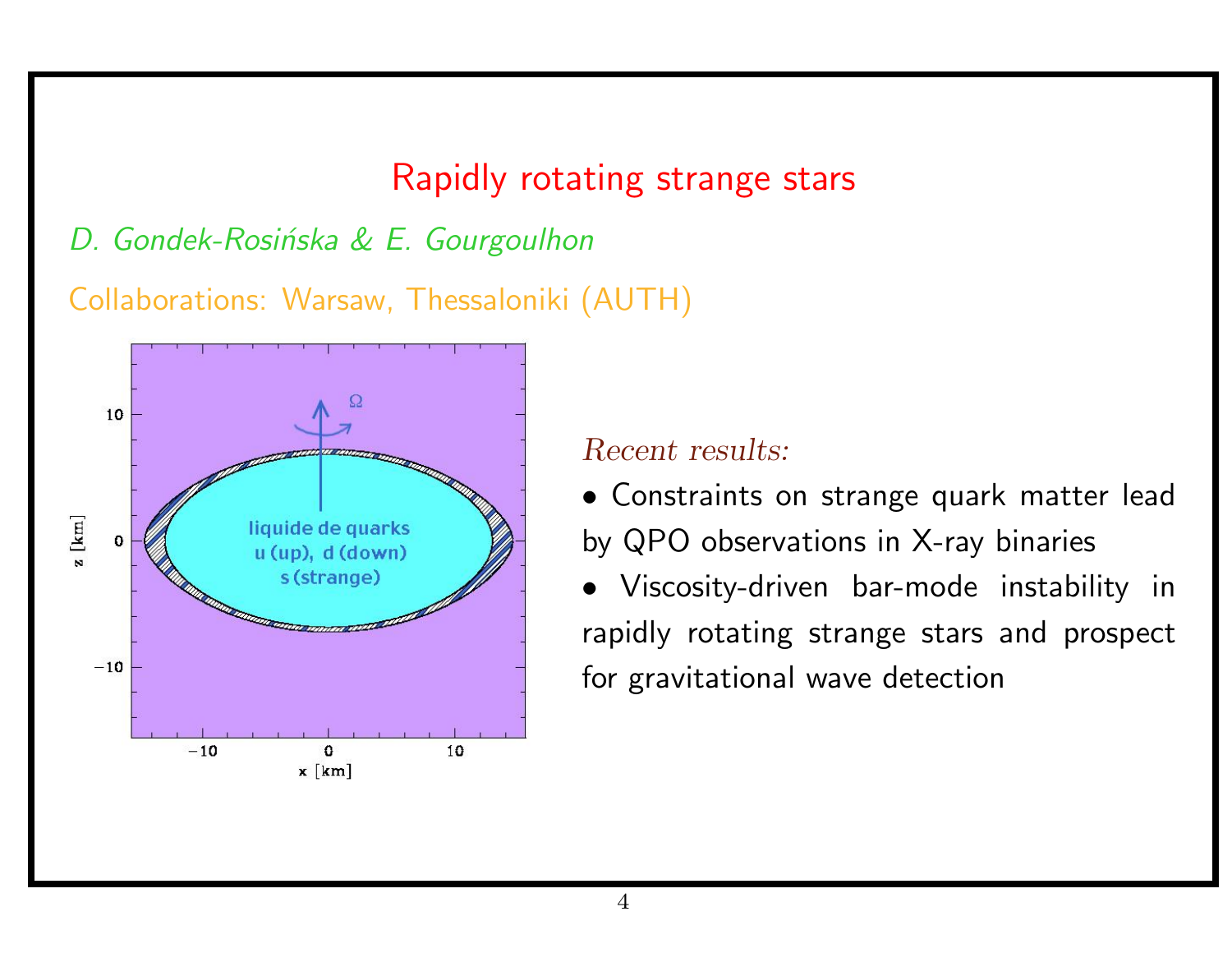### Gravitational collapse

### J. Novak

### Collaborations: Valencia (UVEG)

Radial velocity seen by eulerian observer



#### Recent results:

• Computation of the monopolar gravitational waves emitted by a supernova in the framework of tensor-scalar theory of gravitation

• Minimal mass of a black hole formed in the gravitational collapse of a neutron star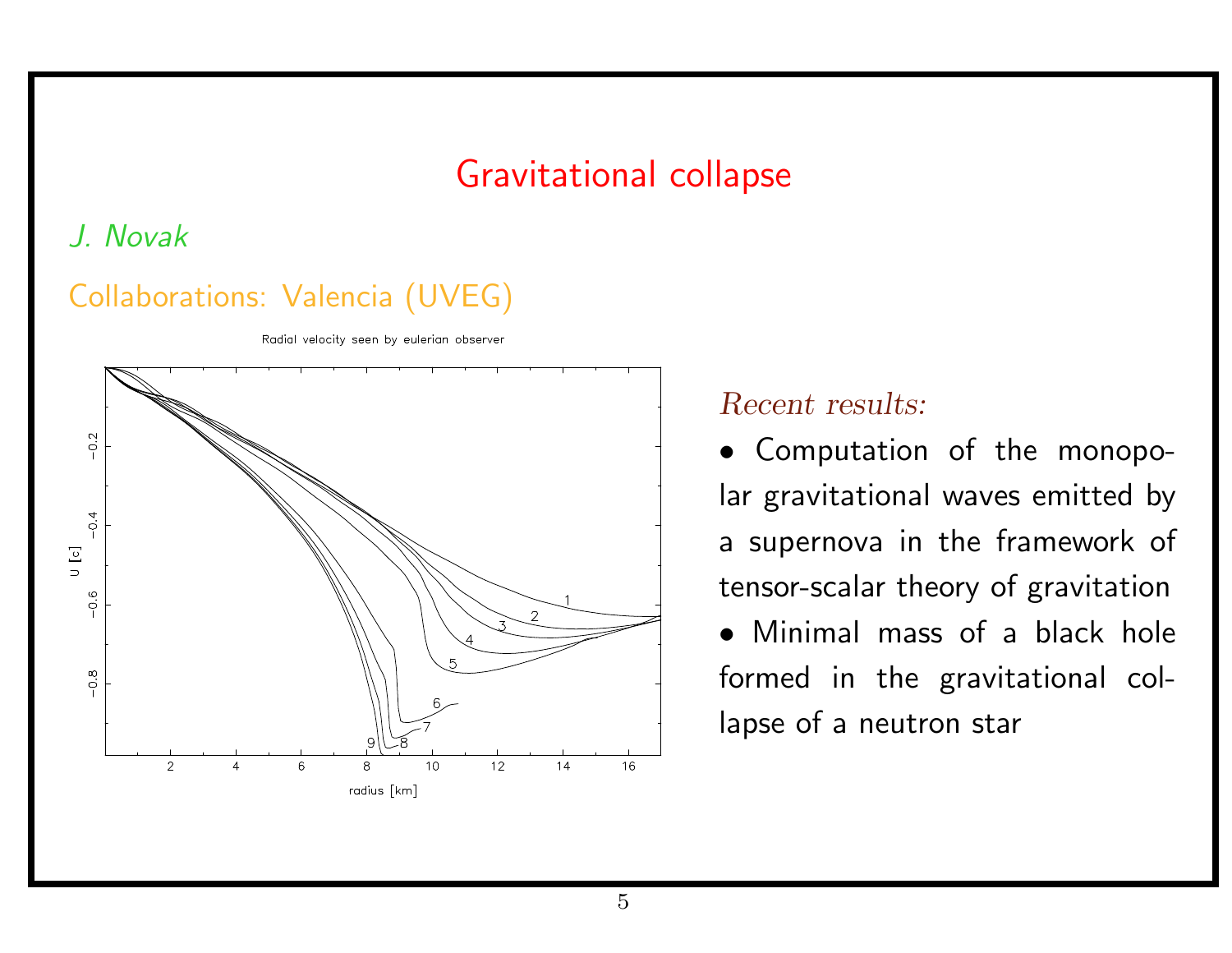### Instabilities in rotating neutron stars

### S. Bonazzola & L. Villain

Computation of the inertial modes in the non-linear regime

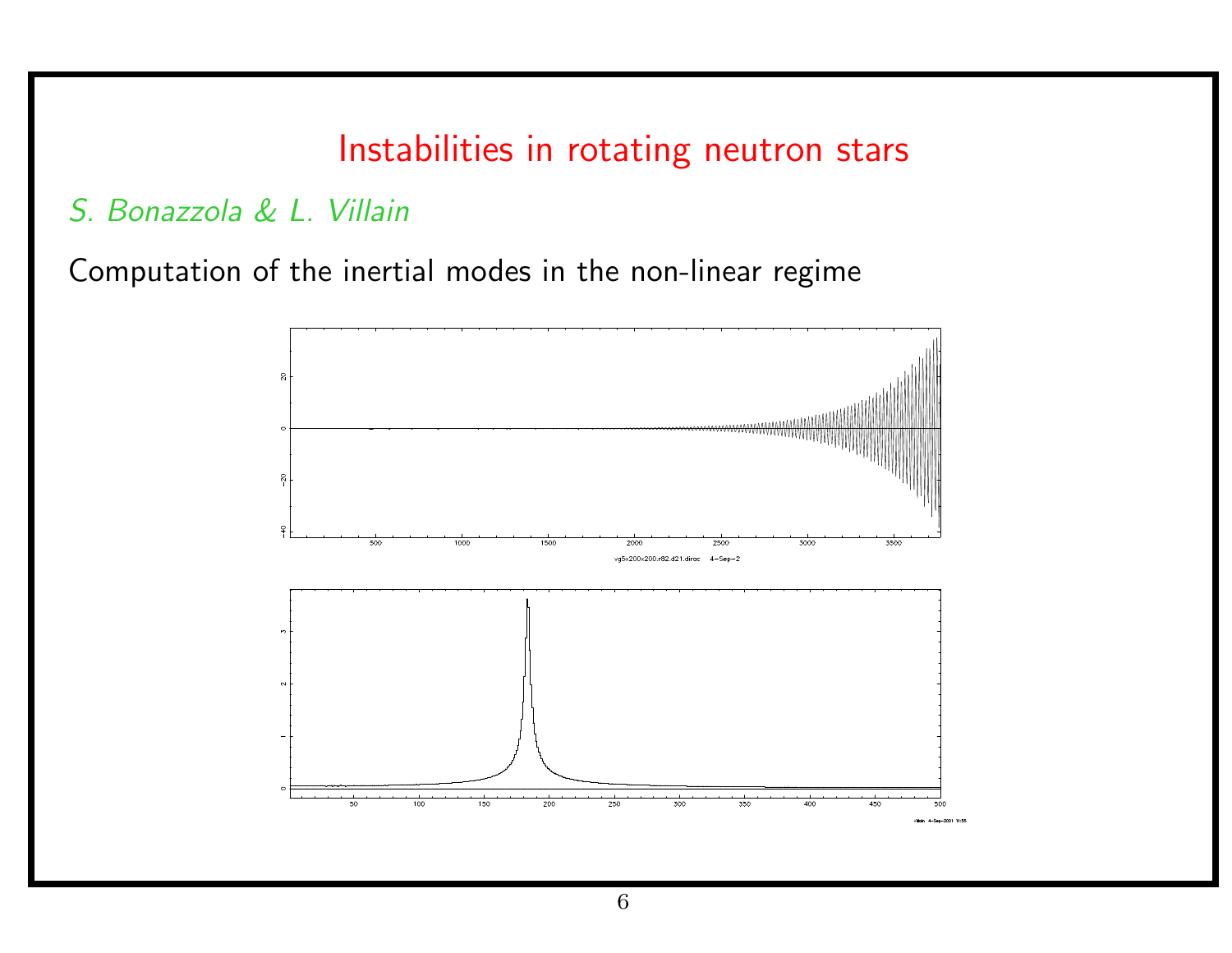### Binary neutron stars

### S. Bonazzola, E. Gourgoulhon & P. Grandclément

### Collaborations: Golm (AEI)

Quasi-equilibrium configuration of binary stars in general relativity (5/10 Einstein equations)



Multi-domain spectral methods (C++/LORENE)

Irrotational binary neutron stars

 $\implies$  initial data for Cactus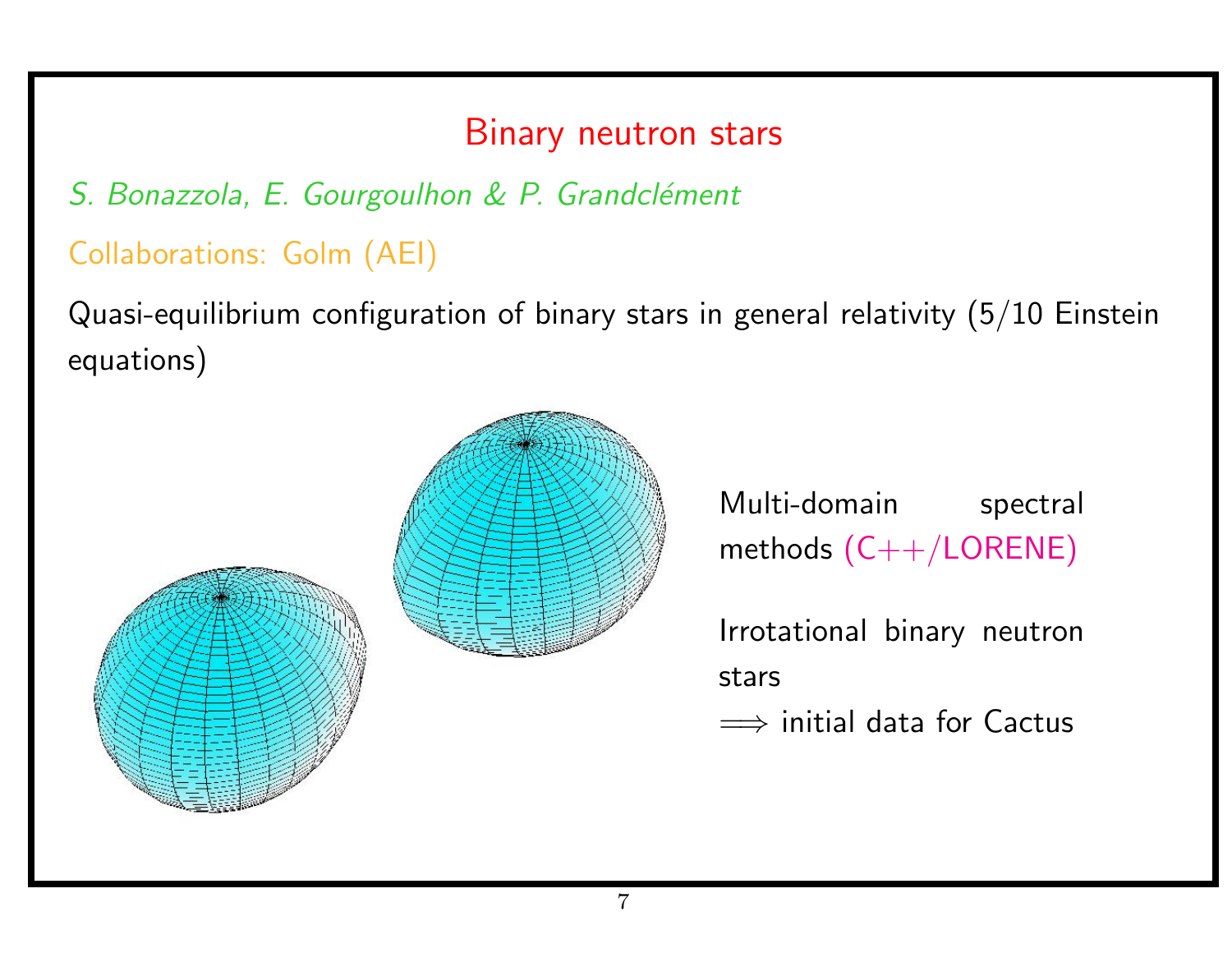# Binary black holes

### S. Bonazzola, E. Gourgoulhon & P. Grandclément

First realistic computations of quasiequilibrium configurations of a black hole binary system

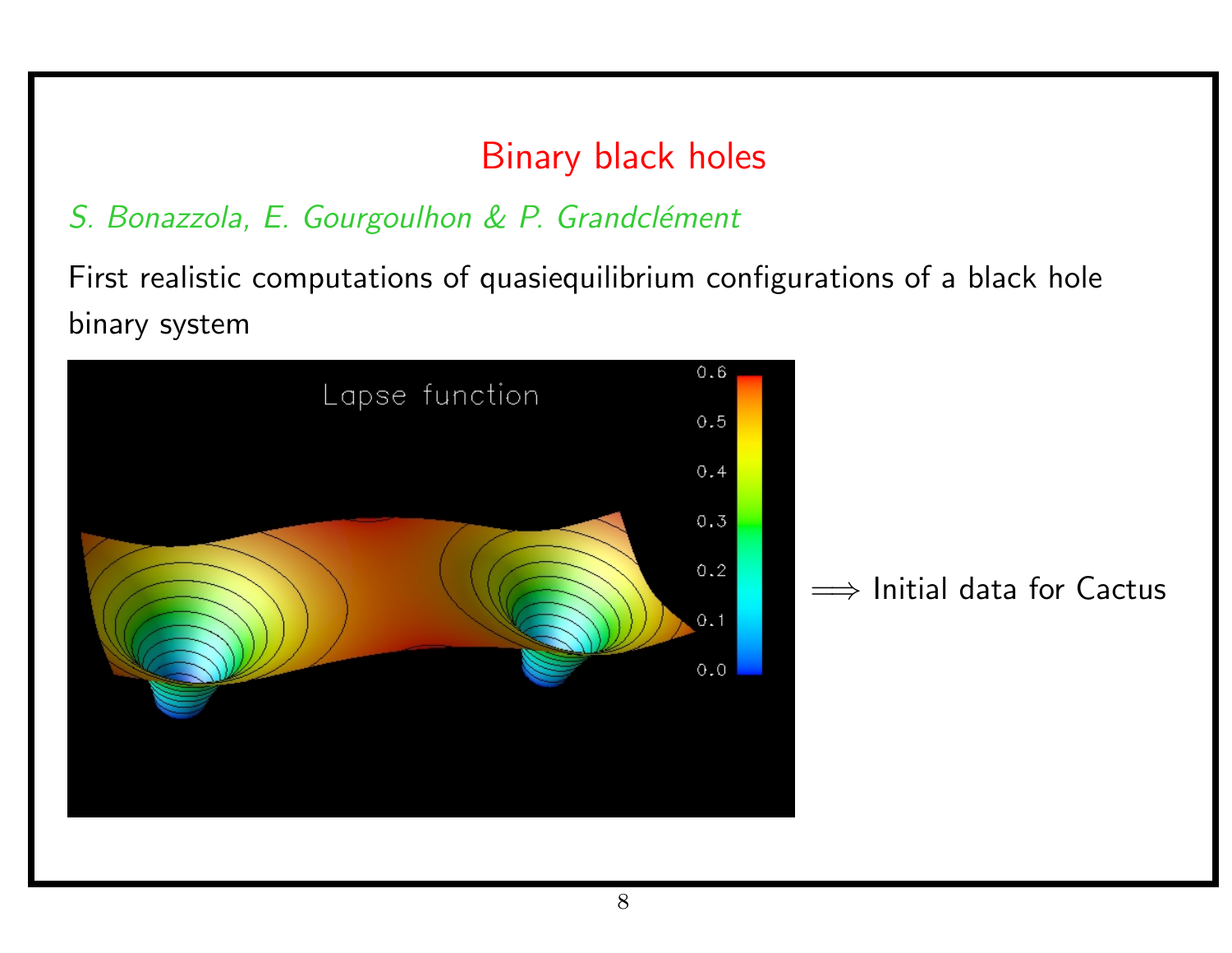### Spectral method for the wave equation

J. Novak

New numerical method with accurate outgoing boundary conditions